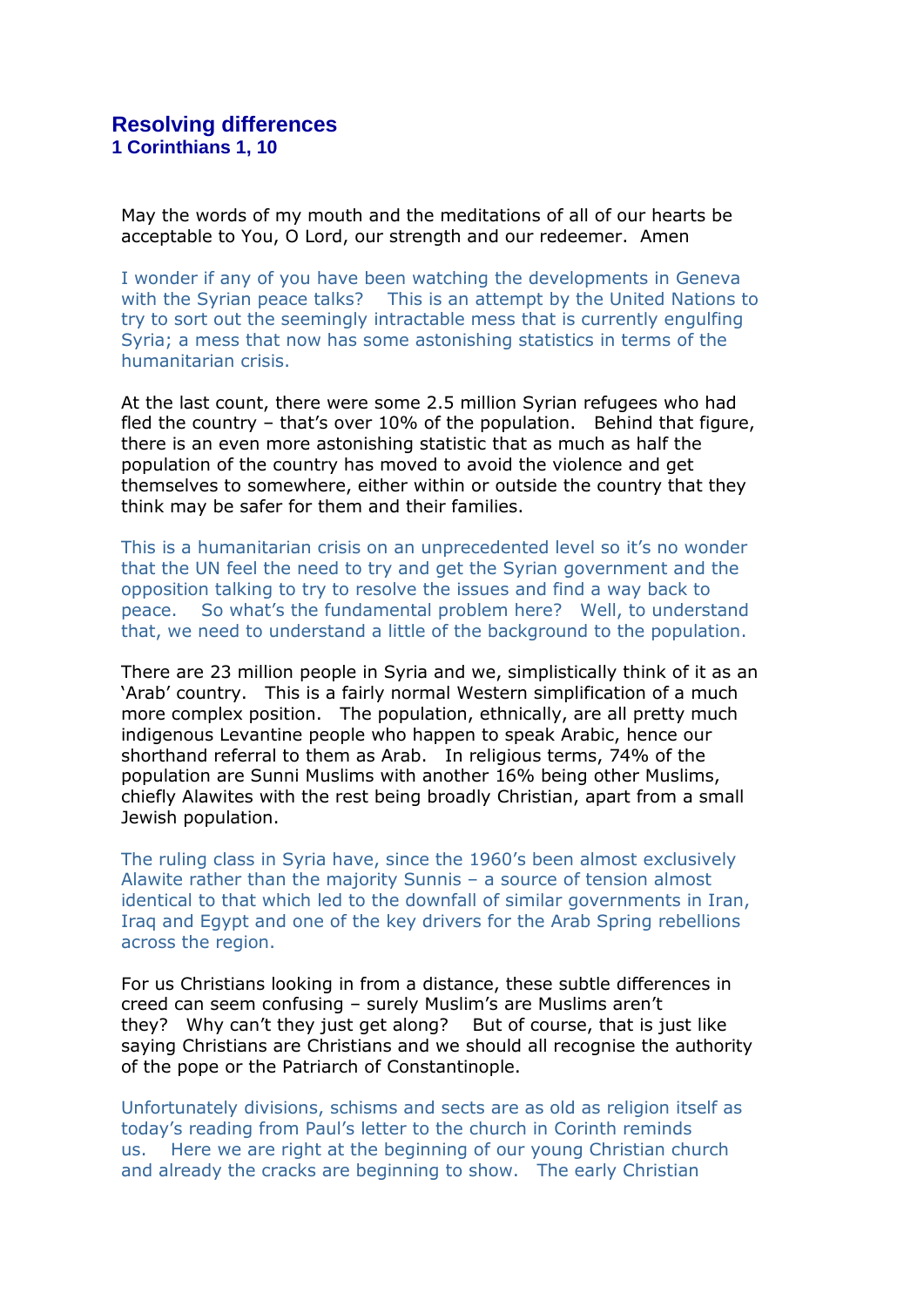church was setting a trend that the generations that came later doggedly followed – if we can possibly find something to disagree on then let's really go for it.

I've just been reading an excellent book that Elaine got me for Christmas entitled 'Our Church' by Roger Scruton which discusses what it is that makes the Anglican church so unique and I found his explanation of the early church to be really helpful in understanding this issue of argument and debate.

Disagreements have defined the Christian church and have also divided it. To the outsider, these disagreements seem trivial but to the true believer they have literally been matters of life and death. Our God, the God of the New Testament is a God of Love, on that we can all agree. Christ is the Lamb of God, that taketh away the sins of the world.

Thanks to the accounts of his miracles and most importantly, thanks to his death and resurrection, the very early Christians found themselves drawn to the fundamental belief of Christianity, namely that Christ was no mere prophet but rather the Son of God. From that came the inevitable conclusion that Christ is one with God, the Word made flesh and the point at which the timeless met with time.

The fundamental doctrine of the early Christian church was that Christ was one with God and to account for the continued presence of the Holy Spirit, one with the Spirit as well; a three person God, a Holy Trinity. The doctrine of the Trinity is the foundational doctrine and the central mystery of the Christian religion.

At the heart of all the upheavals that have shaped the forms and sects of Christianity; lie disputes about this doctrine and about the sacrament, the Eucharist that is its sensory expression.

During Paul's time and for a further 300 years, these differences of opinion lay buried and unsaid as the early church suffered repeated persecution. The church rallied around its persecution to project a united front in the face of adversity but that all changed when the Emperor Constantine was converted and suddenly Christianity became mainstream and acceptable.

One of Constantine's early acts as Emperor was to call together a great council of the whole church – the Council of Nicea in AD 325. The purpose of the council was to expose and stamp out a growingly held view as preached by the Alexandrian Arius that Jesus was not fully God since he has a beginning in time and is subject to change, whereas God is unchangeable.

This Arian Heresy was debated and rejected and the major outcome of the Council was a new form of the creed that we know as the Nicene Creed that makes it very clear that Jesus is very much one and the same as God…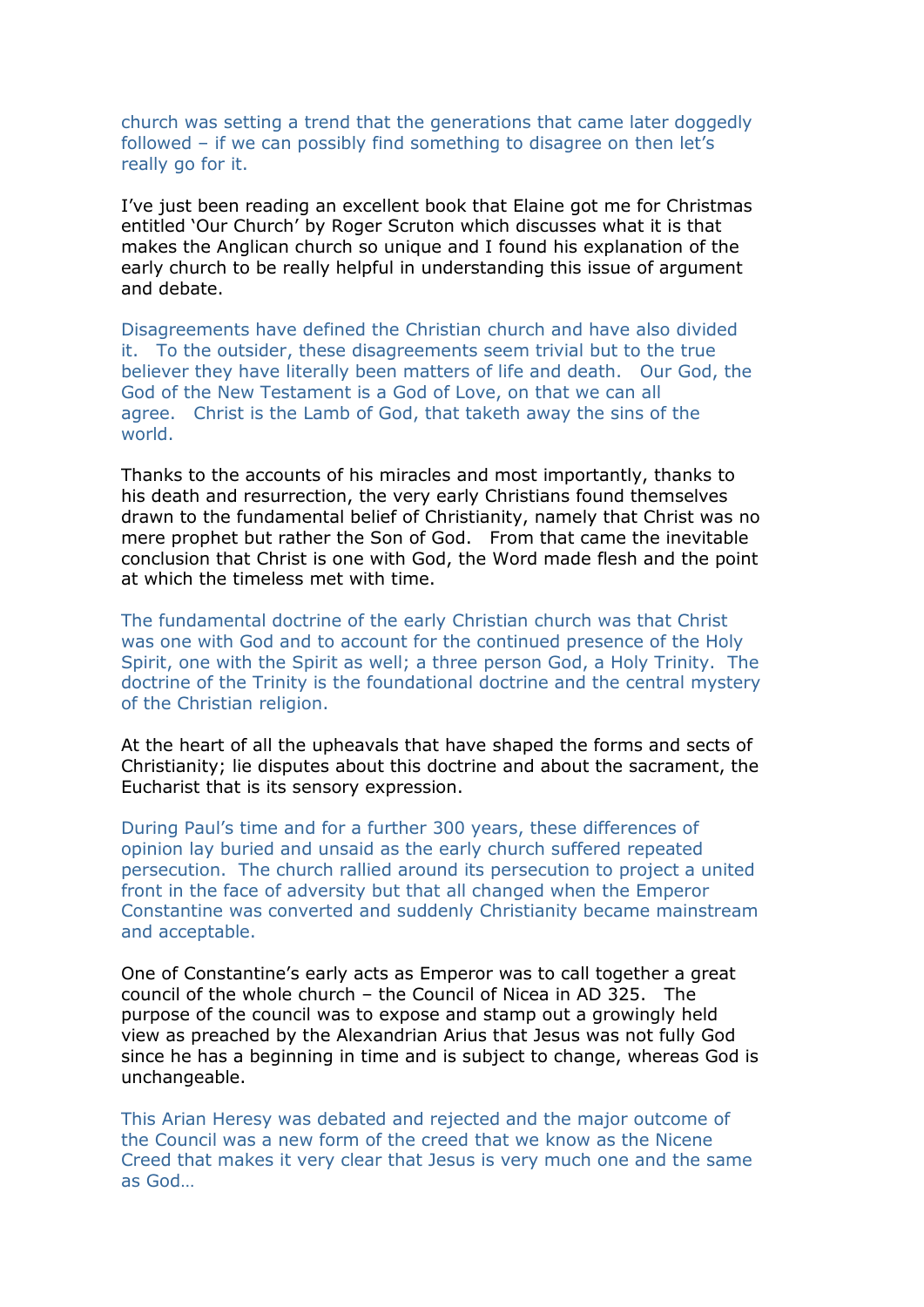I believe in one God, the Father Almighty Maker of Heaven and earth And of all things visible and invisible And in one Lord Jesus Christ, the only begotten son of God

Nicea was just the start of a long series of councils all trying to deal with scholars and academics seeking to question the fundamental doctrine of the Trinity. The interesting thing about all of this is that in Christianity, these difficult issues of belief were thrashed out and reconciled by discussion in council by bishops who called on the Holy Spirit to aid and guide then to the right answers.

These discussions were often rowdy affairs and during council, bishops were regularly attacked and injured, one even killed, by their more hot headed opponents – The Archbishop of Canterbury doesn't know he's born chairing General Synod! But it was discussion that determined the outcome and it was then the Emperors and not the Bishops who imposed the results.

From the beginning, Christianity emerged as a conciliar religion in which doctrines weren't taken as ready made by God but discovered through discussion, criticism and reform and this marks the most substantial difference between Christianity and Islam. In Sunni Islam, it is clearly understood that the will of God has been pronounced for all time and so there cannot be any room for discussion or change to those laws through human council. The Koran was revealed word for word to Mohammed directly by God so it s not for man to alter God's will.

The real difference between Christianity and Islam is not so much the theology (although that is significant), it's the difference in the form of membership of the religion. Membership for a Christian means membership of a church. Membership for a Muslim means submission to the will of Allah as revealed in the Koran. We Christians have our sacred text too but that is open to interpretation.

Christians believe that the mission of Jesus was not to burden the Jewish people with new additions to their already fussy system of rules and regulations. On the contrary, his mission was to call people to discipleship by creating an assembly; a church; where people would gather together in His name knowing that He would be there with them.

St Paul gave substance to this assembly which grew under his guidance to be something distinct from its members, one with its own rules and laws and with offices that would ensure the succession of the Apostles through the generations that were to come.

So when we listen to Paul's letters to this early church, we can see his hand guiding the infant church to grow and develop. This first letter to the church in Corinth was written only 22 years after Christ's death. The Corinthian assembly was still finding its feet having been established 4